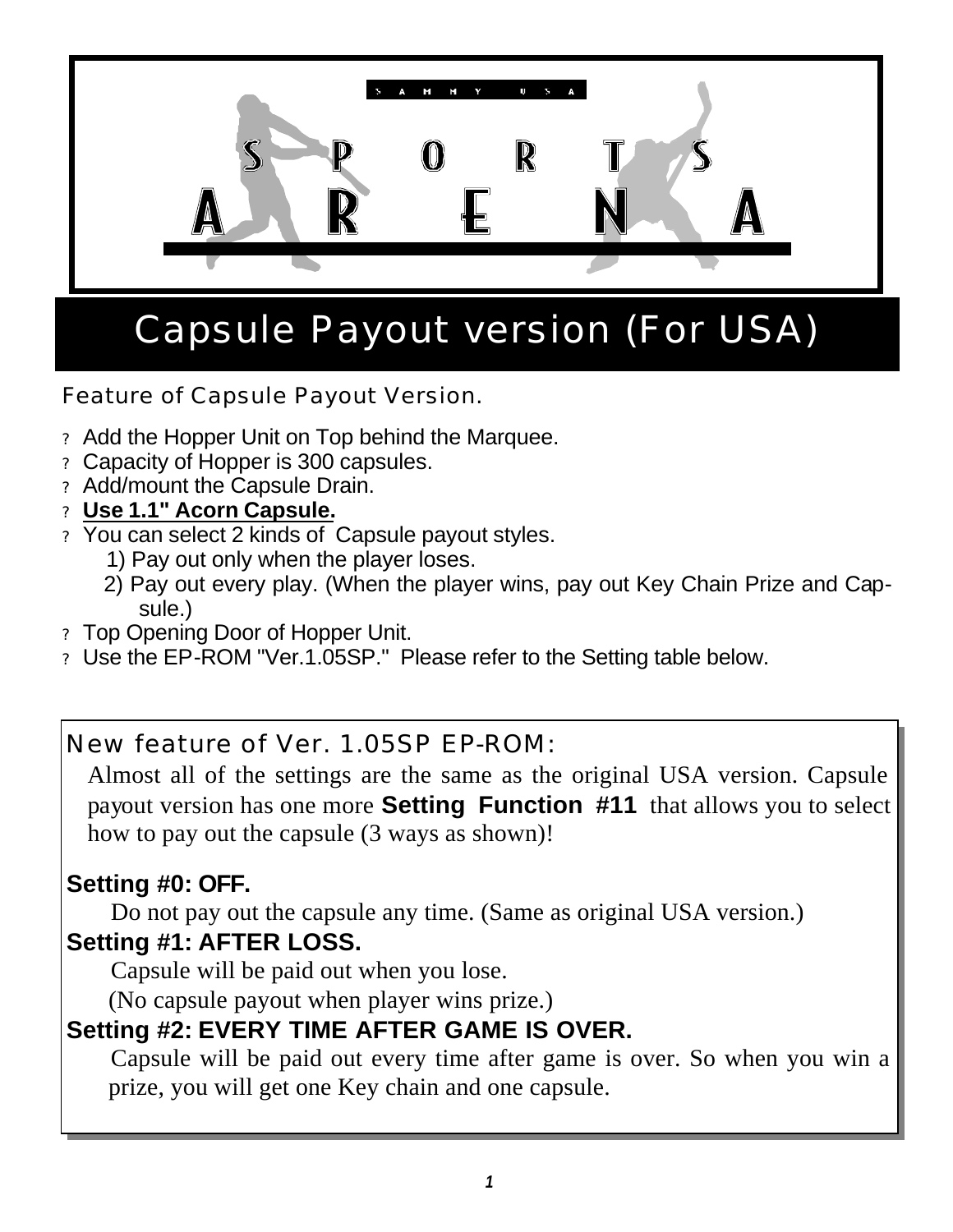# **SPECIFICATIONS**



*2*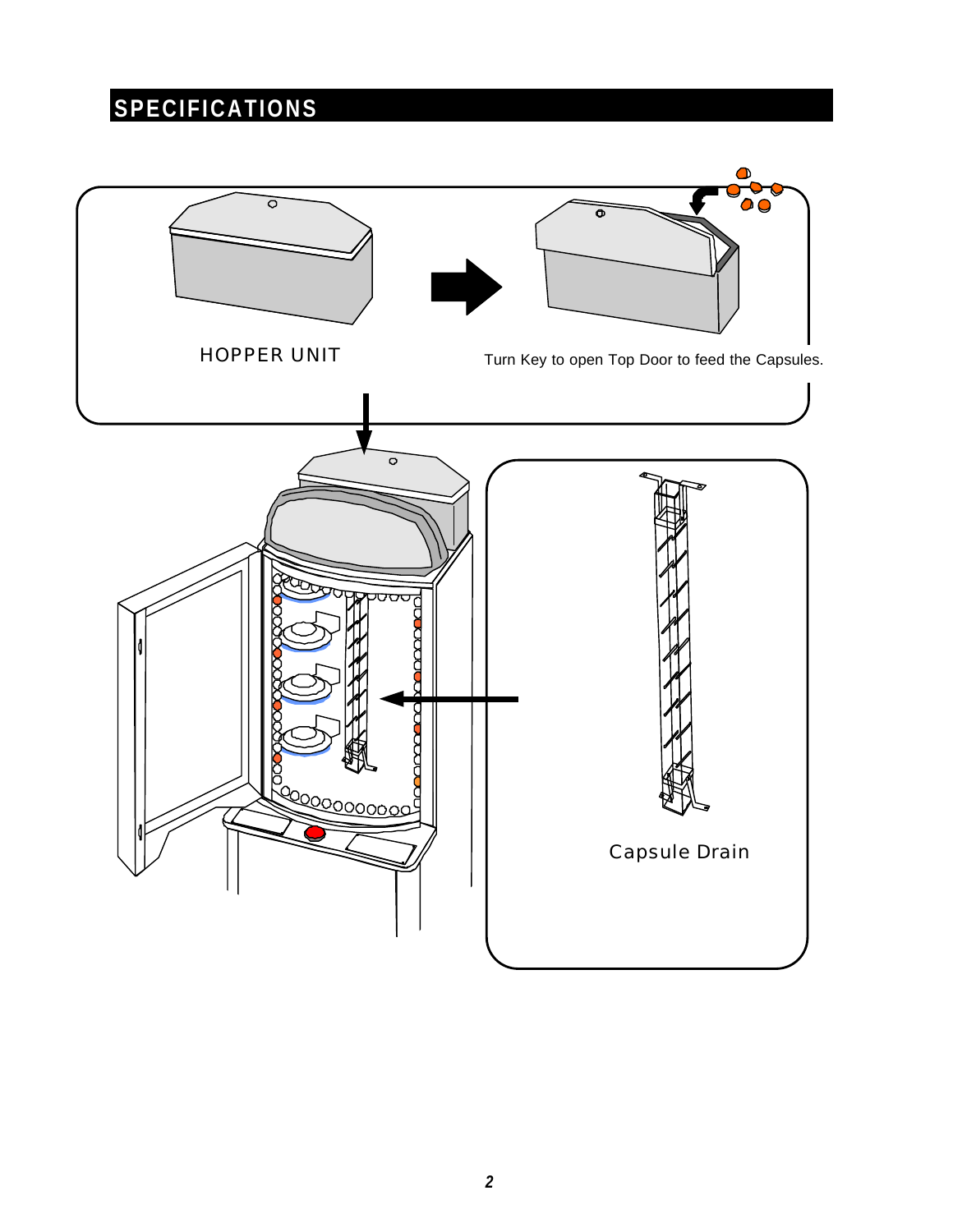### **TABLE OF SETTING FUNCTIONS (Ver. 1.05SP) Bulk**

| <b>FUNCTION#</b> |                   | <b>SETTING#</b> |                          |             |
|------------------|-------------------|-----------------|--------------------------|-------------|
| (LED1 & 2)       | <b>FUNCTION</b>   | (LED3 & 4)      | <b>SETTING</b>           | <b>NOTE</b> |
|                  |                   |                 |                          |             |
| 01               | <b>WINABILITY</b> | 0               | <b>HARDEST</b>           | 5%          |
|                  |                   | 1               |                          | 10%         |
|                  |                   | $\overline{2}$  |                          | 15%         |
|                  |                   | 3               |                          | 17.5%       |
|                  |                   | 4               |                          | 20%         |
|                  |                   | 5               |                          | 22.5%       |
|                  |                   | 6               |                          | 25%         |
|                  |                   | 7               |                          | 27.5%       |
|                  |                   | 8               |                          | 30%         |
|                  |                   | 9               |                          | 32.5%       |
|                  |                   | 10              |                          | 35%         |
|                  |                   | 11              |                          | 37.5%       |
|                  |                   | 12              | <b>NORMAL</b>            | 40%         |
|                  |                   | 13              |                          | 45%         |
|                  |                   | 14              | <b>EASIEST</b>           | 50%         |
|                  |                   | 15              | <b>WINNER EVERY PLAY</b> | 100%        |

| 02 | <b>COIN CHUTE</b> | $\bf{0}$     | 1 COIN / 1 CREDIT          | $$0.25$ per play |
|----|-------------------|--------------|----------------------------|------------------|
|    |                   | 1            | 2 COINS / 1 CREDIT         | \$0.50 per play  |
|    |                   | $\mathbf{2}$ | 3 COINS / 1 CREDIT         | \$0.75 per play  |
|    |                   | 3            | <b>4 COINS / 1 CREDIT</b>  | $$1.00$ per play |
|    |                   | 4            | 5 COINS / 1 CREDIT         | $$1.25$ per play |
|    |                   | 5            | 6 COINS / 1 CREDIT         | $$1.50$ per play |
|    |                   | 6            | <b>7 COINS / 1 CREDIT</b>  | $$1.75$ per play |
|    |                   | 7            | 8 COINS / 1 CREDIT         | \$2.00 per play  |
|    |                   | 8            | 9 COINS / 1 CREDIT         | \$2.25 per play  |
|    |                   | 9            | 10 COINS / 1 CREDIT        | $$2.50$ per play |
|    |                   | 10           | 11 COINS / 1 CREDIT        | $$2.75$ per play |
|    |                   | 11           | <b>12 COINS / 1 CREDIT</b> | \$3.00 per play  |
|    |                   | 12           | <b>13 COINS / 1 CREDIT</b> | \$3.25 per play  |
|    |                   | 13           | <b>14 COINS / 1 CREDIT</b> | \$3.50 per play  |
|    |                   | 14           | <b>15 COINS / 1 CREDIT</b> | \$3.75 per play  |
|    |                   | 15           | <b>16 COINS / 1 CREDIT</b> | $$4.00$ per play |
|    |                   | 16           | <b>17 COINS / 1 CREDIT</b> | $$4.25$ per play |
|    |                   | 17           | 18 COINS / 1 CREDIT        | $$4.50$ per play |
|    |                   | 18           | <b>19 COINS / 1 CREDIT</b> | \$4.75 per play  |
|    |                   | 19           | <b>20 COINS / 1 CREDIT</b> | \$5.00 per play  |

| 03 | <b>LAMP SPEED</b> |   | <b>SLOWEST</b>     |                        |
|----|-------------------|---|--------------------|------------------------|
|    |                   |   | <b>SLOW</b>        |                        |
|    |                   |   | <b>NORMAL</b>      |                        |
|    |                   | C | <b>FAST</b>        |                        |
|    |                   |   | <b>FASTER</b>      |                        |
|    |                   |   | <b>FASTEST</b>     |                        |
|    |                   |   | <b>RANDOM FAST</b> | Combo of normal & fast |
|    |                   |   | <b>RANDOM SLOW</b> | Combo of normal & slow |

*"FACTORY INSTALLED" SETTING*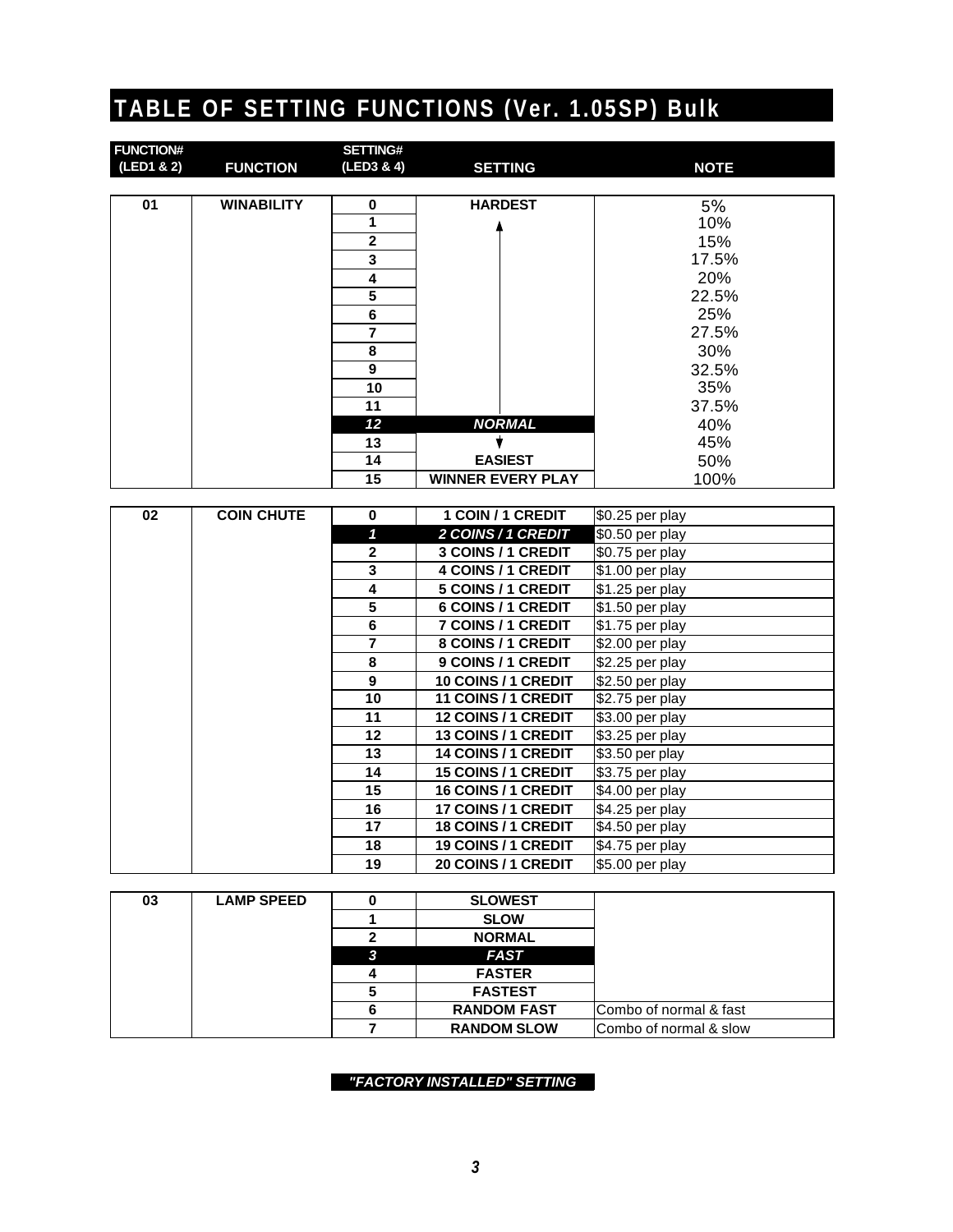# **TABLE OF SETTING FUNCTIONS (Ver. 1.05SP)**

| <b>FUNCTION#</b>     |                                              | <b>SETTING#</b>         |                                              |                                                                    |
|----------------------|----------------------------------------------|-------------------------|----------------------------------------------|--------------------------------------------------------------------|
| (LED 1 & 2)          | <b>FUNCTION</b>                              | (LED 3 & 4)             | <b>SETTING</b>                               | <b>NOTE</b>                                                        |
|                      |                                              |                         |                                              |                                                                    |
| 04                   | <b>DIRECTION OF</b><br><b>FLASHING LAMPS</b> | 0<br>1                  | <b>CLOCKWISE</b><br><b>COUNTER CLOCKWISE</b> |                                                                    |
|                      |                                              | $\overline{2}$          | <b>RANDOM</b>                                |                                                                    |
|                      |                                              |                         |                                              |                                                                    |
| 05                   | <b>CAROUSEL</b>                              | 0                       | <b>OFF</b>                                   | If prize vending unit has a problem,                               |
|                      | <b>ERROR</b>                                 | 1                       | ON                                           | display "error code" and stop.                                     |
|                      |                                              |                         |                                              |                                                                    |
| 06                   | <b>AUTO STOP</b><br><b>TIMER</b>             | 0                       | <b>10 SECONDS</b>                            | Lamps will stop automatically                                      |
|                      |                                              | 1                       | <b>20 SECONDS</b>                            | if player does not hit stop button.                                |
|                      |                                              | $\mathbf 2$             | <b>40 SECONDS</b>                            |                                                                    |
|                      |                                              | 3                       | <b>60 SECONDS</b>                            |                                                                    |
| 07                   | <b>TILT SYSTEM</b>                           | 0                       | ON                                           |                                                                    |
|                      |                                              | 1                       | <b>OFF</b>                                   |                                                                    |
|                      |                                              |                         |                                              |                                                                    |
| 08                   | <b>ATTRACT SOUND</b>                         | 0                       | ON                                           |                                                                    |
|                      |                                              | 1                       | <b>OFF</b>                                   |                                                                    |
|                      |                                              |                         |                                              |                                                                    |
| 09                   | <b>FREE PLAY</b>                             | 0                       | <b>OFF</b>                                   | Regular Game                                                       |
|                      |                                              | 1                       | ON                                           | Free play                                                          |
|                      |                                              |                         |                                              |                                                                    |
| 10                   | <b>BONUS CREDIT</b>                          | 0<br>1                  | <b>OFF</b><br><b>4 COINS / 3 CREDITS</b>     | 400 pesetas/3 CREDITS                                              |
|                      |                                              | $\overline{2}$          | 20 COINS / 11 CREDITS                        | 2000 pesetas/11 CREDITS                                            |
|                      |                                              |                         |                                              |                                                                    |
| 11                   | <b>CAPSULE PAYOUT</b>                        | 0                       | <b>OFF</b>                                   | Same as normal game.                                               |
|                      |                                              | 1                       | <b>WHEN LOSE</b>                             | Payout only when you lose.                                         |
|                      |                                              | $\overline{2}$          | <b>PAYOUT EVERY TIME</b>                     | Payout every time after game over                                  |
|                      |                                              |                         |                                              |                                                                    |
| 12                   | <b>WHEN THE</b>                              | 0                       | ON                                           | Automatically return to normal game                                |
|                      | <b>CAPSULE IS EMPTY</b>                      | 1                       | <b>OFF</b>                                   | Stop with error cord "CP"                                          |
|                      |                                              |                         |                                              |                                                                    |
| L1<br><b>THROUGH</b> | <b>PRIZE VALUE</b><br><b>OF EACH</b>         | 0<br>1                  | \$0.25<br>\$0.50                             | Use these settings when using<br>prizes of various values. You can |
| r4                   | <b>VENDING UNIT</b>                          | $\mathbf{2}$            | \$0.75                                       | set each individual vending unit                                   |
|                      |                                              | 3                       | \$1.00                                       | based on the prize cost.                                           |
|                      |                                              | 4                       | \$1.50                                       | (See manual for detail)                                            |
|                      |                                              | $\overline{\mathbf{5}}$ | \$1.75                                       |                                                                    |
|                      |                                              | 6                       | \$2.00                                       |                                                                    |
|                      |                                              | $\overline{\mathbf{r}}$ | \$2.50                                       |                                                                    |
|                      |                                              | 8                       | \$3.50                                       |                                                                    |
|                      |                                              | 9                       | \$5.00                                       |                                                                    |
|                      |                                              | 10                      | \$7.50                                       |                                                                    |
|                      |                                              | 11                      | \$10.00                                      |                                                                    |
|                      |                                              | 12                      | \$12.50                                      |                                                                    |
|                      |                                              | 13                      | \$15.00                                      |                                                                    |
|                      |                                              | 14                      | \$17.50                                      |                                                                    |
|                      |                                              | 15                      | \$20.00                                      |                                                                    |

*"FACTORY INSTALLED" SETTING*